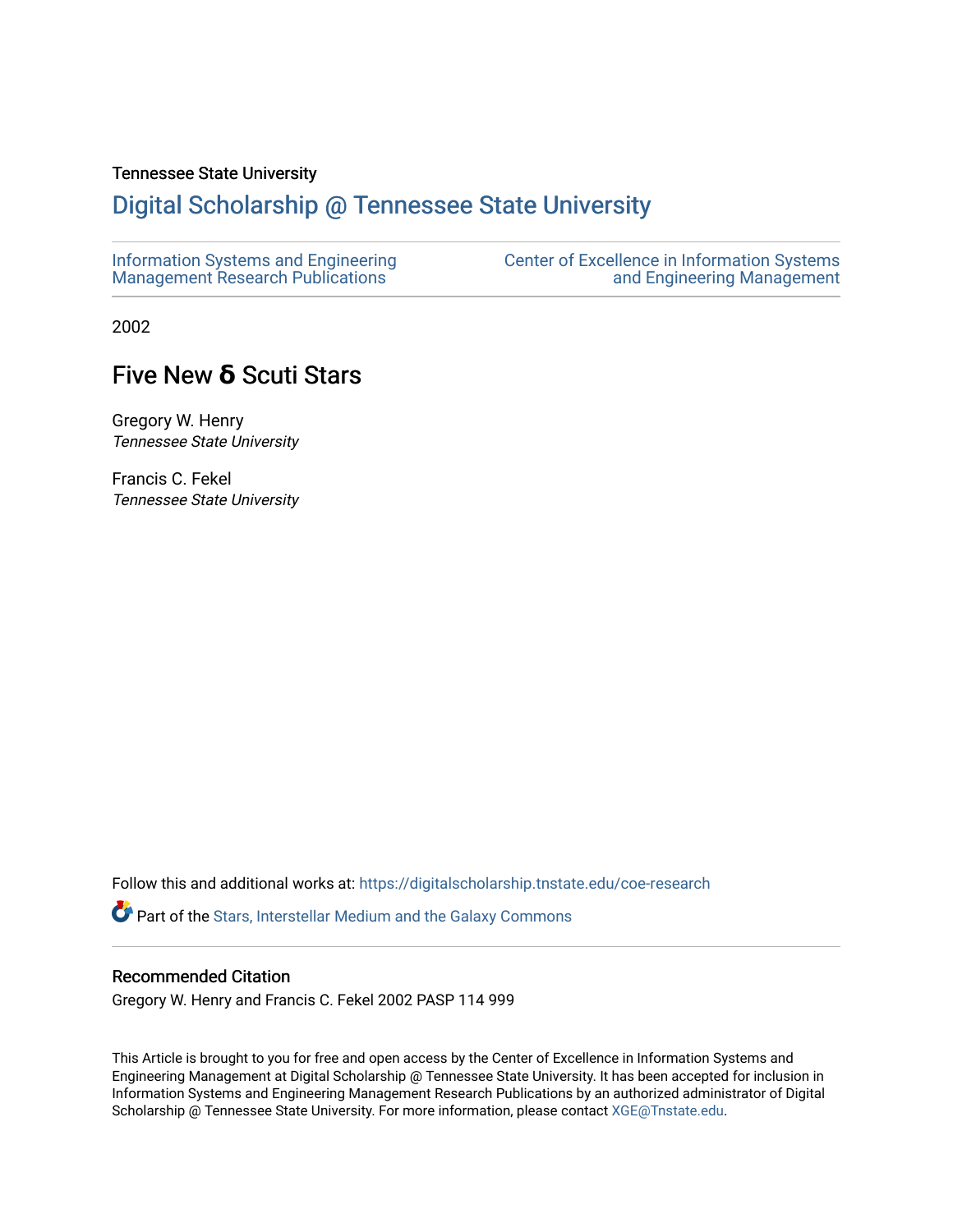# **Five New δ Scuti Stars**

GREGORY W. HENRY AND FRANCIS C. FEKEL<sup>1</sup>

Center of Excellence in Information Systems, Tennessee State University, 330 10th Avenue North, Nashville, TN 37203; henry@schwab.tsuniv.edu, fekel@evans.tsuniv.edu

*Received 2002 May 21; accepted 2002 May 29*

**ABSTRACT.** We present high-resolution spectroscopy and precision photometry of five new, relatively bright  $\delta$  Scuti stars. They were originally chosen as photometric comparison stars in our program of automated, highprecision photometry of solar-type stars and subsequently recognized as new variable stars. We conducted followup spectroscopic and photometric observations to determine the properties of the stars and their types of variability. All five of the stars presented here belong to the most common subgroup of low-amplitude, Population I  $\delta$  Scuti variables. One of the stars, HD 10502, is the third example of a  $\delta$  Scuti variable with composite broad and narrow spectroscopic line profiles suggesting the presence of a circumstellar shell or disk.

# **1. INTRODUCTION**

We have been conducting a long-term program of automated photometry to measure brightness changes in solar-type stars and compare them to brightness changes in our own Sun (Baliunas et al. 1998; Henry 1999). Satellite observations have revealed that the Sun's total irradiance varies by about 0.001 mag in step with the 11 yr sunspot cycle (e.g., Willson  $\&$ Hudson 1991; de Toma et al. 2001). The measurement of analogous variations in a sample of 350 solar-type stars with our ground-based automated telescopes requires the identification of many hundreds of comparison stars that are photometrically constant to 0.0001 mag or so. The majority of stars later than spectral class F5 do not have this level of stability (Henry 1999, his Table 5), so we are forced to seek comparisons among the early F stars. Unfortunately, this places us in the neighborhood of the  $\delta$  Scuti (Breger 2000) and  $\gamma$  Doradus variables (Handler 1999). However, once the obvious short-term variables are culled from our comparison star sample, the remainder tend to display good long-term stability (Henry 1999, his Table 5).

The  $\delta$  Scuti stars are multiperiodic pulsating variables located in the lower portion of the Cepheid instability strip and have periods generally between 0.02 and 0.25 day (e.g., Breger 2000). The latest published catalog of  $\delta$  Scuti variables (Rodríguez, López-González, & López de Coca 2000) contains 636 entries. In this paper, we present observational results on five new  $\delta$  Scuti variables discovered among our photometric comparison stars. Table 1 lists the properties of these five stars. The *V* magnitudes and  $B-V$  color indices in columns (2) and (3) are taken from the *Hipparcos* Catalogue (ESA 1997). The basic properties in columns (4)–(7) are determined below. A colon following a value indicates greater uncertainty. Column (8) gives the variability type from the *Hipparcos* Catalogue, where none of these five stars was identified as variable. Column (9) lists the telescope with which we originally observed each star; T4, T8, and T10 refer to three of our automatic photoelectric telescopes (APTs) at Fairborn Observatory in the Patagonia Mountains of southern Arizona.<sup>2</sup> Our high-resolution spectroscopic observations of these stars are described below in § 2.1. Follow-up photometric observations of the first four stars were made with the T3 APT, while no further photometry was required on HD 210957. The new photometric observations are described below in § 2.2, and notes on each individual star are given in § 3.

### **2. OBSERVATIONS AND ANALYSIS**

#### **2.1. Spectroscopy**

Between 2000 September and 2001 April, one or more spectra were obtained of four of the five  $\delta$  Scuti stars at the Kitt Peak National Observatory (KPNO) with the coudé feed telescope, coudé spectrograph, and a TI CCD detector. Each spectrogram is centered at  $6430$  Å and has a wavelength range of about 80  $\AA$  and a 2 pixel resolution of 0.21  $\AA$ . The typical signal-to-noise ratio of the spectra is between 100 and 250. The reduction and analysis of these spectroscopic data as well as estimates of the uncertainty in the results are described in Henry et al. (2001). The resulting radial velocities, spectral classes, and projected rotational velocities are listed in Table 1. The luminosity classes given in Table 1 were determined

<sup>&</sup>lt;sup>1</sup> Visiting Astronomer, Kitt Peak National Observatory, National Optical Astronomy Observatory, operated by the Association of Universities for Research in Astronomy, Inc., under cooperative agreement with the National Science Foundation.

<sup>2</sup> Further information about Fairborn Observatory can be found at http://www.fairobs.org.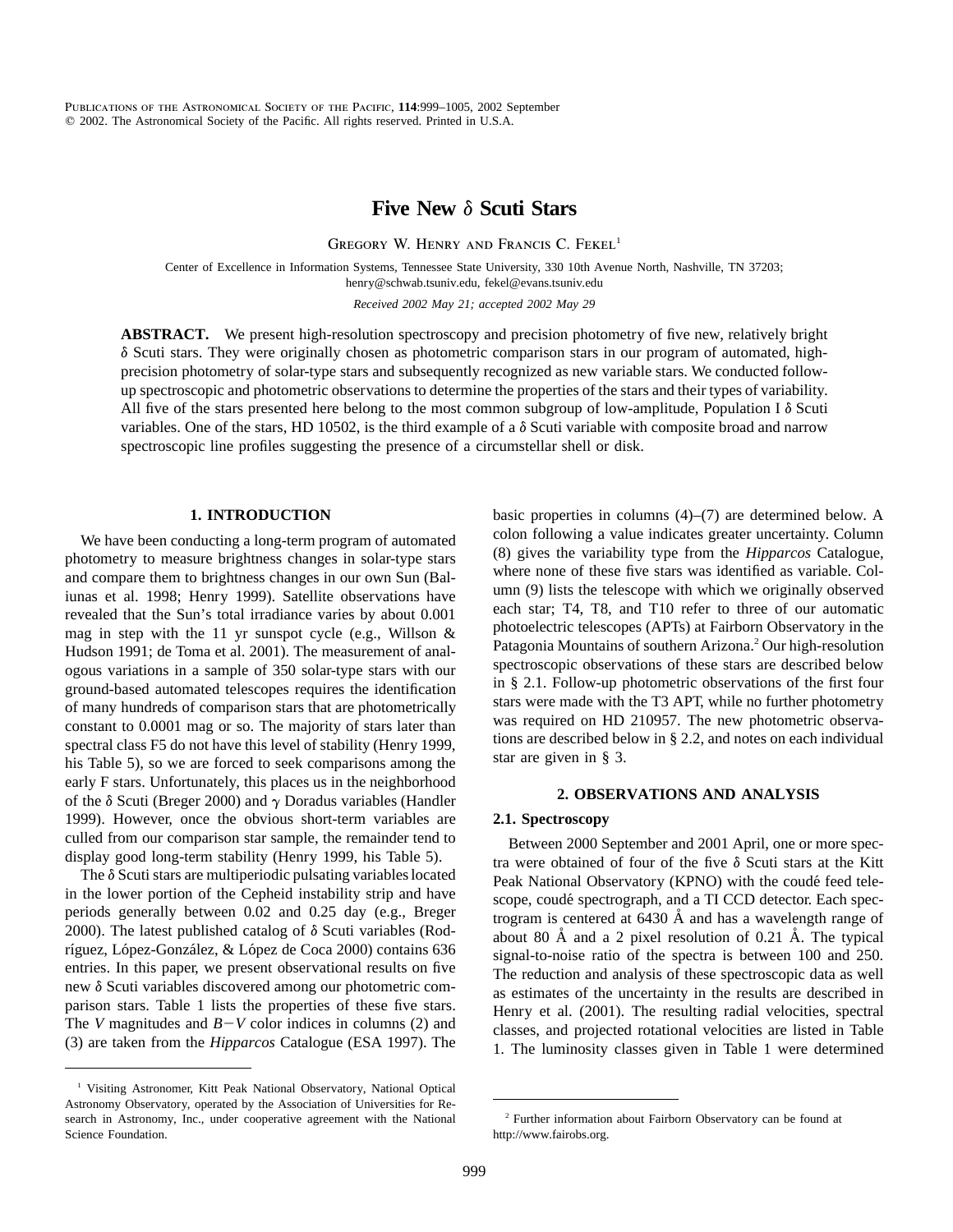| BASIC PROPERTIES OF THE NEW $\delta$ SCUTI STARS |                             |                               |                                       |                                         |                                      |                                               |                                                   |                     |
|--------------------------------------------------|-----------------------------|-------------------------------|---------------------------------------|-----------------------------------------|--------------------------------------|-----------------------------------------------|---------------------------------------------------|---------------------|
| HD Number<br>(1)                                 | $V^{\rm a}$<br>(mag)<br>(2) | $B-V^{\rm a}$<br>(mag)<br>(3) | Spectral<br>Class <sup>b</sup><br>(4) | Luminosity<br>Class <sup>b</sup><br>(5) | $v \sin i^b$<br>$(km s^{-1})$<br>(6) | Velocity <sup>b</sup><br>$(km s^{-1})$<br>(7) | Hipparcos<br>Variable<br>Type <sup>a</sup><br>(8) | Source<br>(9)       |
| $10502$                                          | 7.29                        | 0.284                         | F1                                    | Dwarf                                   | 120                                  | $-13.4$                                       | C                                                 | T8 APT              |
| $63874$                                          | 7.41                        | 0.309                         | F1:                                   | Giant                                   | 170:                                 | 11 <sup>c</sup>                               |                                                   | T8 APT              |
| 117589<br>1.1.1.1.1                              | 7.38                        | 0.310                         | F1                                    | Subgiant                                | 70                                   | $-16.8$                                       |                                                   | T <sub>4</sub> APT  |
| 183364<br>1.1.1.1.1                              | 7.36                        | 0.290                         | F1                                    | Giant                                   | 110                                  | 4.2                                           |                                                   | T8 APT              |
| 210957<br>1.1.1.1                                | 8.01                        | 0.226                         | A9 <sup>d</sup>                       | Subgiant                                | $\cdots$                             | $0^{\circ}$                                   | C                                                 | T <sub>10</sub> APT |

TABLE 1

 $\alpha$  *Hipparcos* Catalogue. C = constant. A blank entry signifies the star could not be classified as variable or constant.

**b** This paper.

<sup>c</sup> From Duflot et al. 1990.

<sup>d</sup> From Moore & Paddock 1950.

<sup>e</sup> From Fehrenbach & Burnage 1982.

from the *Hipparcos* magnitudes, color indices, and parallaxes (ESA 1997) also as described in Henry et al. (2001).

#### **2.2. Photometry**

The photometric observations analyzed in this paper were acquired between 2000 September and 2001 July with the T3 0.4 m and the T10 0.8 m APTs at Fairborn Observatory. Table 2 lists the APT used for these new observations along with the two photometric comparison stars observed with each program star. The T3 0.4 m APT observes in the Johnson *B* and *V* passbands, and its observing and data reduction procedures are described in Henry et al. (2001). The T10 0.8 m APT observes in the Strömgren  $b$  and  $y$  passbands. The observing procedures and data reduction techniques employed with this APT are identical to those for our T8 0.8 m APT described in Henry (1999). The stars observed with the T3 APT were measured up to five times each clear night at intervals of 2–3 hr for the duration of their observing seasons as well as for several hours continuously on one night near opposition. The program star observed with the T10 APT was measured up to about five times each hour for up to several hours each night throughout its observing season. The external precision of our observations, defined as the standard deviation of a single differential

TABLE 2 Program and Comparison Stars

| Program<br><b>Star</b><br>(1) | Comparison<br>Star 1<br>(2) | Comparison<br>Star 2<br>(3) | APT<br>(4)            | Individual<br>Observations <sup>a</sup><br>(5) |
|-------------------------------|-----------------------------|-----------------------------|-----------------------|------------------------------------------------|
| $HD$ 10502                    | HD 10262                    | HD 9024                     | T <sub>3</sub>        | Table 3A                                       |
| $HD 63874$                    | HD 60105                    | HD 65664                    | T <sub>3</sub>        | Table 3B                                       |
| $HD$ 117589                   | HD 120007                   | HD 118905                   | T <sub>3</sub>        | Table 3C                                       |
| $HD$ 183364<br>$HD$ 210957    | HD 184057<br>HD 208717      | HD 186377<br>HD 210074      | T3<br>T <sub>10</sub> | Table 3D<br>Table 3E                           |

<sup>a</sup> The individual observations are given in Tables 3A–3E.

magnitude from the seasonal mean of the differential magnitudes and determined from observations of constant pairs of stars, is ∼0.005 mag for T3 and ∼0.002 mag for T10. The individual photometric observations of each star are given in Tables 3A–3E and are also available on the Tennessee State University Automated Astronomy Group Web site.3

Our period-search technique, based on the method of Vaniĉek (1971), is described in Henry et al. (2001). For each program star, we analyzed the program star minus comparison star 1 ( $P - C1$ ) differential magnitudes over the frequency range  $0.01-30.0$  day<sup>-1</sup>, which corresponds to the period range 0.033–100 days. The results of our analyses are given in Table 4. The frequencies and corresponding periods are given only when they could be identified in both passbands. The peak-topeak amplitudes reported in column (7) of the table are determined for each frequency *without* prewhitening for the other frequencies; the amplitudes range from 15.9 down to 2.2 mmag. The *B* (or *b*) amplitudes average 1.27 times larger than those in *V* (or *y*). The times of minimum light for each frequency

<sup>3</sup> See http://schwab.tsuniv.edu/papers/pasp/deltasct/deltasct.html.

TABLE 3A PHOTOMETRIC OBSERVATIONS OF HD 10502

| $HJD - 2,400,000$<br>(1) | $(P - C1)_{R}$<br>(mag)<br>(2) | $(P - C1)_{V}$<br>(mag)<br>(3) | $(C2 - C1)_{R}$<br>(mag)<br>(4) | $(C2 - C1)_{V}$<br>(mag)<br>(5) |
|--------------------------|--------------------------------|--------------------------------|---------------------------------|---------------------------------|
| $51805.7754$             | 0.833                          | 0.938                          | 0.160                           | 0.202                           |
| $51805.8613$             | 0.847                          | 0.953                          | 0.163                           | 0.200                           |
| $51807.7723$             | 0.845                          | 0.950                          | 0.161                           | 0.206                           |
| $51807.8566$             | 0.846                          | 0.953                          | 0.156                           | 0.193                           |
| $51807.9753$             | 0.837                          | 0.947                          | 0.156                           | 0.205                           |
| $51808.8934$             | 99.999                         | 99.999                         | 0.158                           | 99.999                          |

NOTE. - Tables 3A-3E are presented in their entirety in the electronic edition of *PASP*. A portion of Table 3A is shown here for guidance regarding their form and content.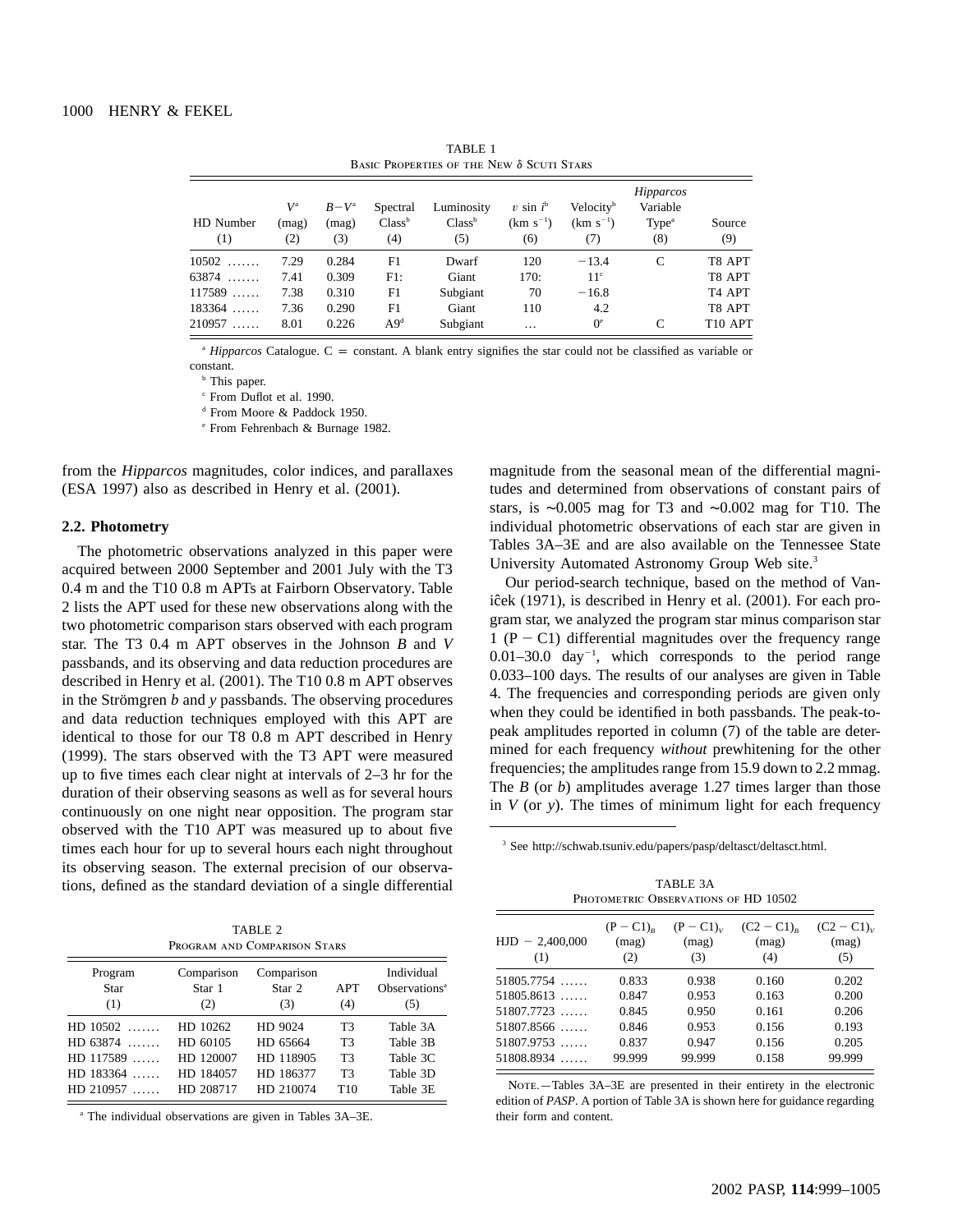| <b>RESULTS FROM PHOTOMETRIC ANALYSIS</b> |                            |                                          |                                   |                                         |                             |                                            |                                                |
|------------------------------------------|----------------------------|------------------------------------------|-----------------------------------|-----------------------------------------|-----------------------------|--------------------------------------------|------------------------------------------------|
| HD Number<br>(1)                         | Photometric<br>Band<br>(2) | Date Range<br>$(HJD - 2,450,000)$<br>(3) | $N_{\rm obs}$ <sup>a</sup><br>(4) | Frequency<br>$(\text{day}^{-1})$<br>(5) | Period<br>(days)<br>(6)     | Peak-to-Peak<br>Amplitude<br>(mmag)<br>(7) | $T_{\rm min}$<br>2,450,000)<br>$(HJD -$<br>(8) |
| 10502<br>1.1.1.1.1.1                     | B                          | 1805.7754-1953.5974                      | 196                               | $22.9470 \pm 0.0003$                    | $0.0435787 \pm 0.0000006$   | $10.5 \pm 1.2$                             | $1870.008 \pm 0.001$                           |
|                                          | V                          | 1805.7754-1953.5974                      | 197                               | $22.9470 \pm 0.0004$                    | $0.0435787 \pm 0.0000008$   | $6.8 \pm 1.1$                              | $1870.008 \pm 0.001$                           |
| $63874$                                  | B                          | 1805.9922-2047.6338                      | 391                               | $5.4235 \pm 0.0002$                     | $0.184383 \pm 0.000007$     | $15.4 \pm 1.2$                             | $1900.123 \pm 0.002$                           |
|                                          | V                          | 1805.9922-2047.6338                      | 389                               | $5.4238 \pm 0.0003$                     | $0.184373 \pm 0.000010$     | $10.9 \pm 1.2$                             | $1900.123 \pm 0.003$                           |
| 117589                                   | B                          | 1874.0377-2089.7400                      | 452                               | $16.0489 \pm 0.0002^b$                  | $0.0623096 \pm 0.0000008^b$ | $4.8 \pm 0.8$                              | $2000.038 \pm 0.002$                           |
|                                          | V                          | 1873.0402-2087.6832                      | 439                               | $16.0498 \pm 0.0002^b$                  | $0.0623061 \pm 0.0000008^b$ | $4.4 \pm 0.8$                              | $2000.039 \pm 0.002$                           |
| $183364$                                 | B                          | 1805.6245-2092.9313                      | 287                               | 15.6209<br>$\pm 0.0002$                 | $0.0640168 \pm 0.0000006$   | $15.9 \pm 1.2$                             | $1960.060 \pm 0.001$                           |
|                                          |                            |                                          |                                   | $14.7638 \pm 0.0002^b$                  | $0.0677332 \pm 0.0000009^b$ | $5.9 \pm 1.4$                              | $1960.052 \pm 0.003$                           |
|                                          | V                          | 1805.6245-2092.9313                      | 281                               | $15.6208 \pm 0.0002$                    | $0.0640172 + 0.0000006$     | $11.6 \pm 1.0$                             | $1960.059 \pm 0.001$                           |
|                                          |                            |                                          |                                   | $14.7637 \pm 0.0002^b$                  | $0.0677337 \pm 0.0000009^b$ | $5.6 \pm 1.2$                              | $1960.050 \pm 0.002$                           |
| $210957$                                 | b                          | 1822.7036-1908.5835                      | 439                               | $22.6538 \pm 0.0004$                    | $0.0441427 \pm 0.0000008$   | $4.9 \pm 0.4$                              | $1860.035 \pm 0.001$                           |
|                                          |                            |                                          |                                   | $19.1514 \pm 0.0004^b$                  | $0.0522155 + 0.0000010^b$   | $3.2 \pm 0.4$                              | $1860.030 \pm 0.001$                           |
|                                          |                            |                                          |                                   | $21.3238 \pm 0.0004^b$                  | $0.0468960 \pm 0.0000010^6$ | $2.6 \pm 0.4$                              | $1860.020 \pm 0.001$                           |
|                                          | $\mathcal{V}$              | 1822.7036-1908.5835                      | 439                               | $22.6539 \pm 0.0004$                    | $0.0441425 \pm 0.0000008$   | $4.2 \pm 0.4$                              | $1860.035 \pm 0.001$                           |
|                                          |                            |                                          |                                   | $19.1507 \pm 0.0004^b$                  | $0.0522174 \pm 0.0000011^b$ | $2.4 \pm 0.4$                              | $1860.031 \pm 0.001$                           |
|                                          |                            |                                          |                                   | $21.3229 \pm 0.0005^{\circ}$            | $0.0468979 \pm 0.0000011^b$ | $2.2 \pm 0.4$                              | $1860.019 \pm 0.001$                           |

TABLE 4

<sup>a</sup> The individual observations are given in Tables 3A–3E in machine-readable format available in the electronic edition of *PASP*. They are also available at http://schwab.tsuniv.edu/papers/pasp/deltasct/deltasct.html.

<sup>b</sup> Identification of true frequency somewhat ambiguous as a result of aliasing.

are given in column (8); in each case, the times of minimum in the two passbands agree within their uncertainties, so there is no detectable phase shift in our two-color photometry. The  $(C2 - C1)$  differential magnitudes were also analyzed in the same way to search for periodicities that might exist in the comparison stars. None was found in any of the 12 comparison stars. Thus, all of the periodicities reported in Table 4 can be confidently assigned to the program stars.

Figure 1 plots differential Johnson *B* or Strömgren *b* photometric observations of each of the five program stars acquired over several hours on a single night near each star's time of opposition. All five panels are plotted to the same scale and show high-frequency, low-amplitude photometric variations typical of  $\delta$  Scuti variables (Rodríguez et al. 2000; Rodríguez & Breger 2001). Least-squares spectra and phase diagrams for all of the *B* or *b* observations of the five stars are shown in § 3 below. Although the analyses were done over the frequency range of  $0.01-30.0 \text{ day}^{-1}$ , the least-squares spectra are plotted over the more restricted ranges where variability is found to occur. The plots of the least-squares spectra show the results of successively fixing each detected frequency until no further frequencies could be found in both passbands. The phase diagrams are plotted for each frequency after the data sets were prewhitened to remove the other detected frequencies. These phase diagrams show clear, coherent signals at all of our detected frequencies. Thus, the phase curves provide important confirmation, especially in the very low amplitude cases, that a few outliers in our data sets have not conspired to produce small peaks in our frequency spectra and thus lead to false period detections. The phase curves all closely resemble sinusoids with no obvious cycle-to-cycle amplitude variations, such as the Blazhko effect seen in some RR Lyrae and related stars.

#### **3. RESULTS FOR INDIVIDUAL STARS**

#### **3.1. HD 10502**

Our single red-wavelength spectrogram of HD 10502 shows a composite spectrum (Fig. 2). Each metal absorption line consists of a broad component with a narrow absorption feature near its center. Mantegazza & Poretti (1996) found such composite absorption-line profiles in the  $\delta$  Scuti variable X Caeli. They noted that the velocity of the narrow absorption core "is comparable with that of the stellar barycenter" and suggested that the narrow lines result from a circumstellar shell. Henry et al. (2001) found similar line profiles in a second  $\delta$  Scuti variable, HD 173741. It is possible that HD 10502 is a doublelined binary that consists of components with very different rotational velocities, but there is no evidence of duplicity in the *Hipparcos* observations (ESA 1997). Following Mantegazza & Poretti (1996), we believe it is more likely that the broad lines correspond to the photospheric spectrum of HD 10502, while the sharp absorption features result from a shell or disk surrounding the star. We determined a spectral class of F1 for the broad-lined component of HD 10502 and found a dwarf luminosity class from the *Hipparcos* parallax. The spectrum of the weak narrow lines has a similar spectral class. For HD 10502, the broad and narrow components have projected rotational velocities of 120 and 10 km  $s^{-1}$ , respec-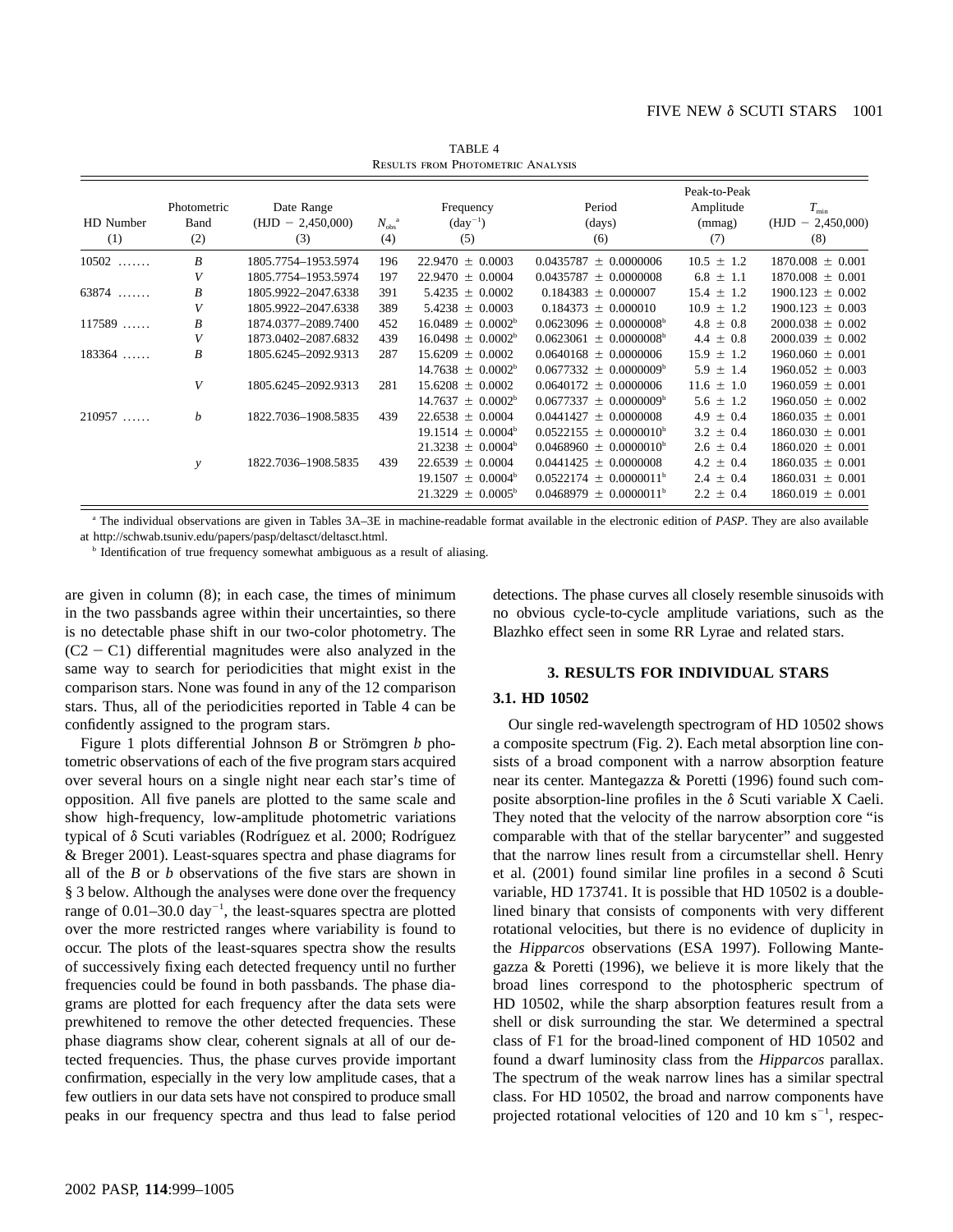

FIG. 1.—Differential Johnson *B* or Strömgren *b* photometric observations of each of the new  $\delta$  Scuti stars acquired over several hours on a single night near each star's time of opposition. The differential magnitudes are computed relative to the mean brightness level for the night. All five panels are plotted to the same scale and show high-frequency, low-amplitude photometric variations typical of  $\delta$  Scuti variables.

tively. The radial velocities of the two components are quite similar,  $-13.4$  and  $-7.7$  km s<sup>-1</sup>, respectively.

Our Johnson *B* differential magnitudes for the night of JD 2,451,867 are shown in the top panel of Figure 1. Leastsquares spectra of the complete *B* data set are given in Figure 3, and the results of the frequency analysis are listed in Table 4. We find only a single period of 0.0435787 day with a peak-to-peak amplitude of 10.5 mmag in *B*. The observations are phased with this period and the time of minimum from Table 4 and plotted in Figure 4.

#### **3.2. HD 63874**

Our red-wavelength spectrum of HD 63874 shows weak, very broad lines, making our analysis of its properties more uncertain (indicated by a colon after the appropriate value) than those of the other stars in our sample. We classified HD 63874 as an F1: star, while its *Hipparcos* parallax indicates that the star



Fig. 2.—Portion of the red-wavelength spectrum of HD 10502, which shows the composite profiles of all the metal lines. We attribute the broad component to the photosphere and, following Mantegazza & Poretti (1996), ascribe the narrow component to a circumstellar shell or disk rather than a binary companion. The element and ionization stage are indicated for some of the lines. The abbreviation "bl" indicates that the photospheric line is a very close blend.

is a giant. Its projected rotational velocity is  $170$ : km s<sup>-1</sup>. The lines in the 6430 Å region are so weak and blended that they do not produce a measurable cross-correlation peak. However, Duflot et al. (1990) determined a mean radial velocity of  $11 \pm 2.6$  km s<sup>-1</sup> from five observations.

Our Johnson *B* photometry for the night of JD 2,451,962 is shown in Figure 1 (*second panel*). We detect a single period of 0.184383 day in the complete data set (Figs. 5 and 6, Table 4). The amplitude in *B* is 15.4 mmag.

## **3.3. HD 117589**

From our only spectrum, we found a spectral class of F1 for HD 117589, while its *Hipparcos* parallax indicates that it is a subgiant. The combined result is similar to the spectral type of F0 III found by Grenier et al. (1999). Our two velocities differ by 0.4 km s<sup>-1</sup> and have an average of  $-16.8$  km s<sup>-1</sup>. This mean velocity agrees with the value of  $-17.9 \pm 1.5$  km s<sup>-1</sup>,



Fig. 3.—Least-squares spectra of the HD 10502 *B* data set. The arrow in the top panel indicates the single detected frequency at  $22.9470 \text{ day}^{-1}$ . The same frequency was confirmed in the *V* data set.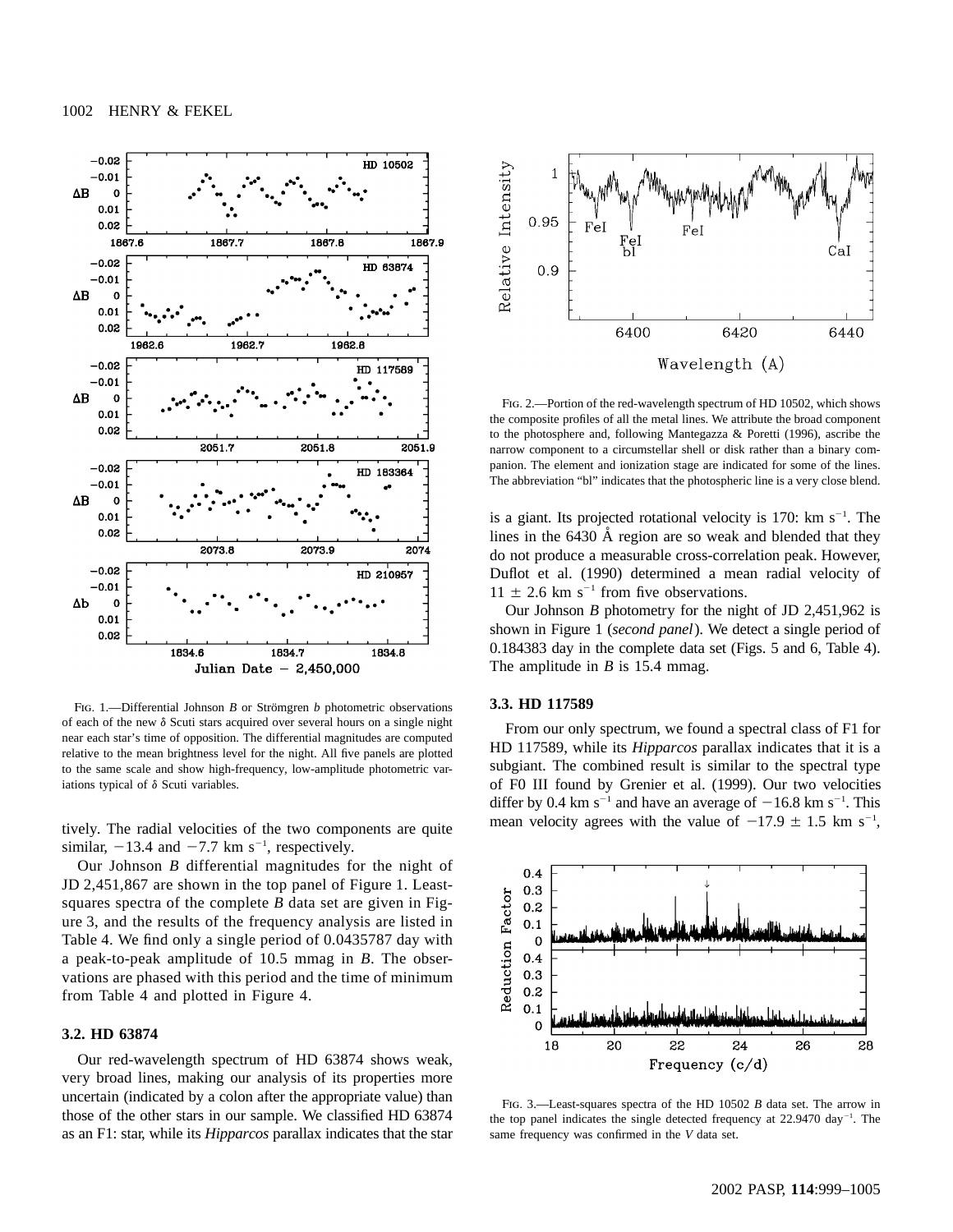

FIG. 4.—*B* photometric data for HD 10502, phased with the single frequency of 22.9470 day<sup>-1</sup> and time of minimum from Table 4.

determined from three observations by Grenier et al. (1999). For HD 117589, we measured a v sin *i* of 70 km s<sup>-1</sup>.

Our Johnson *B* photometry for the night of JD 2,452,051 is shown in Figure 1 (*third panel*). We find only a single period of 0.0623096 day in the complete *B* data set (Figs. 7 and 8, Table 4). The peak-to-peak amplitude in *B* is 4.8 mmag. Although the analysis of the *V* observations preferred the same period, the 1 day aliases are strong enough to render the identification of the true period somewhat uncertain. There is a suggestion of additional periodiodicity in the bottom panel of Figure 7, but we cannot confirm the same additional periods in both the *B* and *V* data sets and so do not list any further periods in Table 4.

#### **3.4. HD 183364**

We classified HD 183364 as an F1 star and determined a giant luminosity class from its *Hipparcos* parallax. These results are in agreement with the spectral type of F0 III found by Grenier et al. (1999). We determined a projected rotational velocity of 110 km  $s^{-1}$  and a radial velocity of 4.2 km  $s^{-1}$ . The latter value is similar to that of Grenier et al. (1999), who measured a velocity of  $-0.6 \pm 3.6$  km s<sup>-1</sup> from three plates.

The Johnson *B* photometry for the night of JD 2,452,073 is shown in Figure 1 (*fourth panel*). We find the two periods 0.0640168 and 0.0677332 day in the complete data set (Figs. 9 and 10, Table 4). Both the *B* and the *V* data sets preferred



FIG. 6.—*B* photometric data for HD 63874, phased with the single frequency of  $5.4235 \text{ day}^{-1}$  and time of minimum from Table 4.

these two periods, but the identification of the second one is somewhat ambiguous as a result of aliasing. The amplitudes of these two periods are 15.9 and 5.9 mmag, respectively. There is a suggestion of a third period in the bottom panel of Figure 9, but our analysis does not clearly prefer the same period in *B* and *V*, so we do not include it in Table 4.

#### **3.5. HD 210957**

We did not obtain a spectrum of HD 210957. Moore & Paddock (1950) classified the star as A9 IV and determined a radial velocity of  $5 \pm 8.5$  km s<sup>-1</sup> from two spectra. This velocity is consistent with a value of  $0 \pm 3.5$  km s<sup>-1</sup> measured by Fehrenbach & Burnage (1982) from six observations.

The Strömgren  $b$  photometry for the night of JD 2,451,834 is shown in the bottom panel of Figure 1. We find three periods of 0.0441427, 0.0522155, and 0.0468960 day in the complete *b* data set (Figs. 11 and 12, Table 4). The *y* data set also preferred these same three periods, but the identifications of the true periods are still somewhat ambiguous because of aliasing. The amplitudes of the three periods are 4.9, 3.2, and 2.6 mmag, respectively.

## **4. DISCUSSION**

Table 5 lists some of the physical properties of the five new  $\delta$  Scuti stars. The mean unreddened  $(B-V)$ <sub>0</sub> color indices, ab-



FIG. 5.—Least-squares spectra of the HD 63874 *B* data set. The arrow in the top panel indicates the single detected frequency at  $5.4235 \text{ day}^{-1}$ . The same frequency was confirmed in the *V* data set.



FIG. 7.—Least-squares spectra of the HD 117589 *B* data set. The arrow in the top panel indicates the single detected frequency at  $16.0489 \text{ day}^{-1}$ . The same frequency was confirmed in the *V* data set.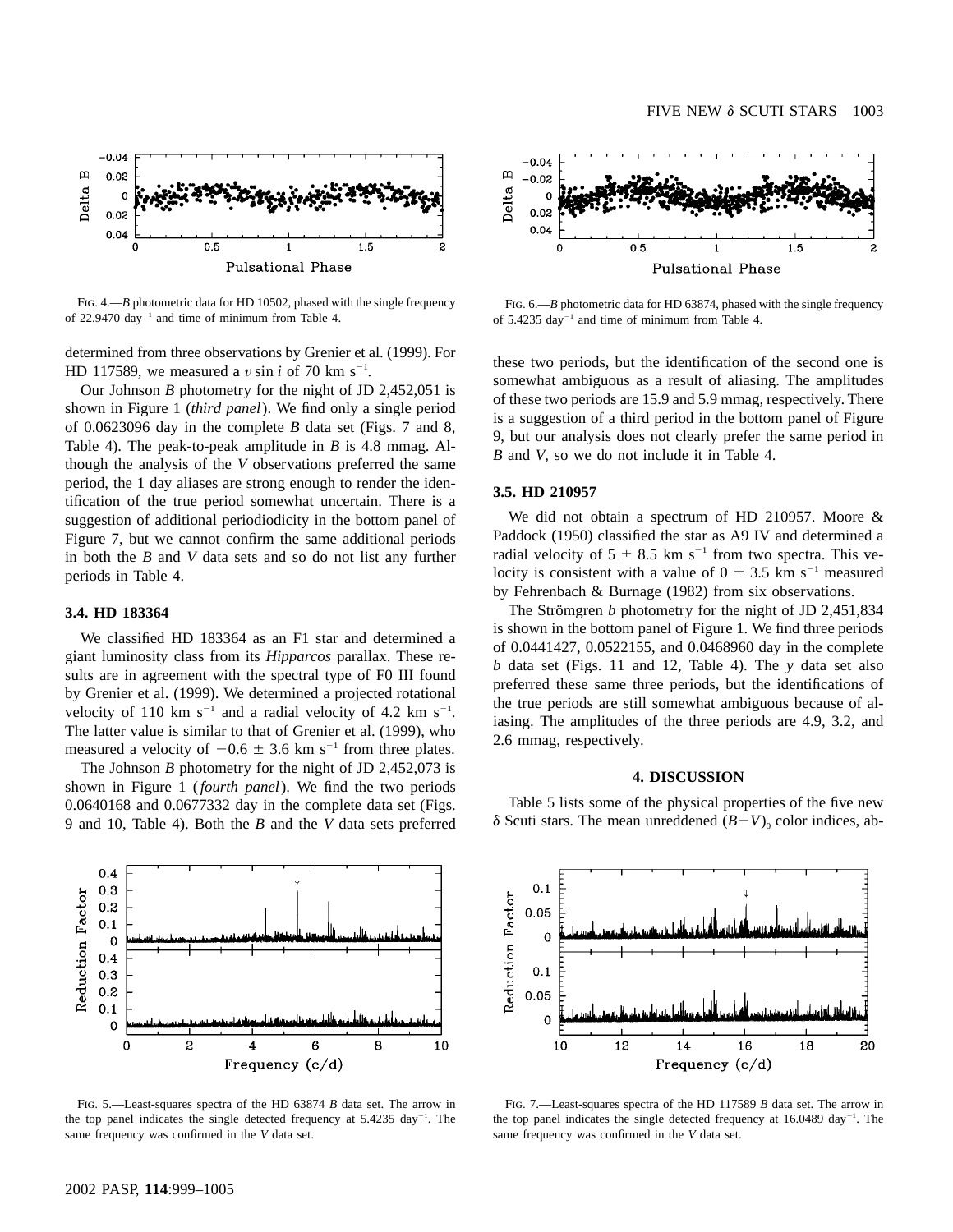

FIG. 8.—*B* photometric data for HD 117589, phased with the single frequency of  $16.0489 \text{ day}^{-1}$  and time of minimum from Table 4.

solute magnitudes, luminosities, and radii in columns (2)–(5) were computed from the *Hipparcos* mean magnitudes, mean apparent color indices, and parallaxes (ESA 1997) with the procedure outlined in Henry et al. (2001). The five stars are also plotted in the H-R diagram in Figure 13. They cover a 1.5 mag range in absolute magnitude, but all lie comfortably within the  $\delta$  Scuti instability strip.

The majority of all  $\delta$  Scuti variables are Population I objects pulsating in nonradial *p* modes with low amplitudes (Breger 2000). The catalog of Rodríguez et al. (2000) shows that nearly 30% of known  $\delta$  Scuti stars have amplitudes smaller than 0.02 mag, implying that many more low-amplitude variables are yet to be discovered. The five new  $\delta$  Scuti stars in this paper all have amplitudes below this limit. We obtained spectra of four of the five stars, and the best fits to these spectra occurred with comparison stars having solar or greater than solar iron abundances. We computed Galactic space-velocity components for all five stars, and none of the stars is a high-velocity object. Clearly, these five new variables belong to the most common group of low-amplitude variables and not to the high-amplitude



Fig. 9.—Least-squares spectra of the HD 183364 *B* data set, showing the results of progressively fixing the two detected frequencies. The arrows indicate the two frequencies at  $15.6209 \text{ day}^{-1}$  (*top*) and  $14.7638 \text{ day}^{-1}$  (*middle*). Both frequencies were confirmed in the *V* data set.



FIG. 10.—*B* photometric data for HD 183364, phased with the two frequencies and times of minimum from Table 4. The two frequencies are 15.6209  $day^{-1} (top)$  and 14.7638 day<sup>-1</sup> (*bottom*). For each panel, the data set has been prewhitened to remove the other known frequency.

 $\delta$  Scuti stars (HADS) or the Population II SX Phe subgroups (Breger 2000). As seen in Figure 5 of Rodríguez et al. (2000), the high-amplitude stars have low rotational velocities ( $v \sin i < 20$  km s<sup> $-1$ </sup>), while the low-amplitude stars rotate much more rapidly. The four low-amplitude stars in this paper for which we have spectra all have v sin *i* values of 70 km s<sup> $-1$ </sup> or greater and so support this trend.

We thank Lou Boyd and Don Epand for their support of the



Fig. 11.—Least-squares spectra of the HD 210957 *b* data set, showing the results of progressively fixing the three detected frequencies. The arrows indicate the three frequencies (*top to bottom*): 22.6538, 19.1514, and 21.3238  $day^{-1}$ . All three frequencies were confirmed in the *y* data set.